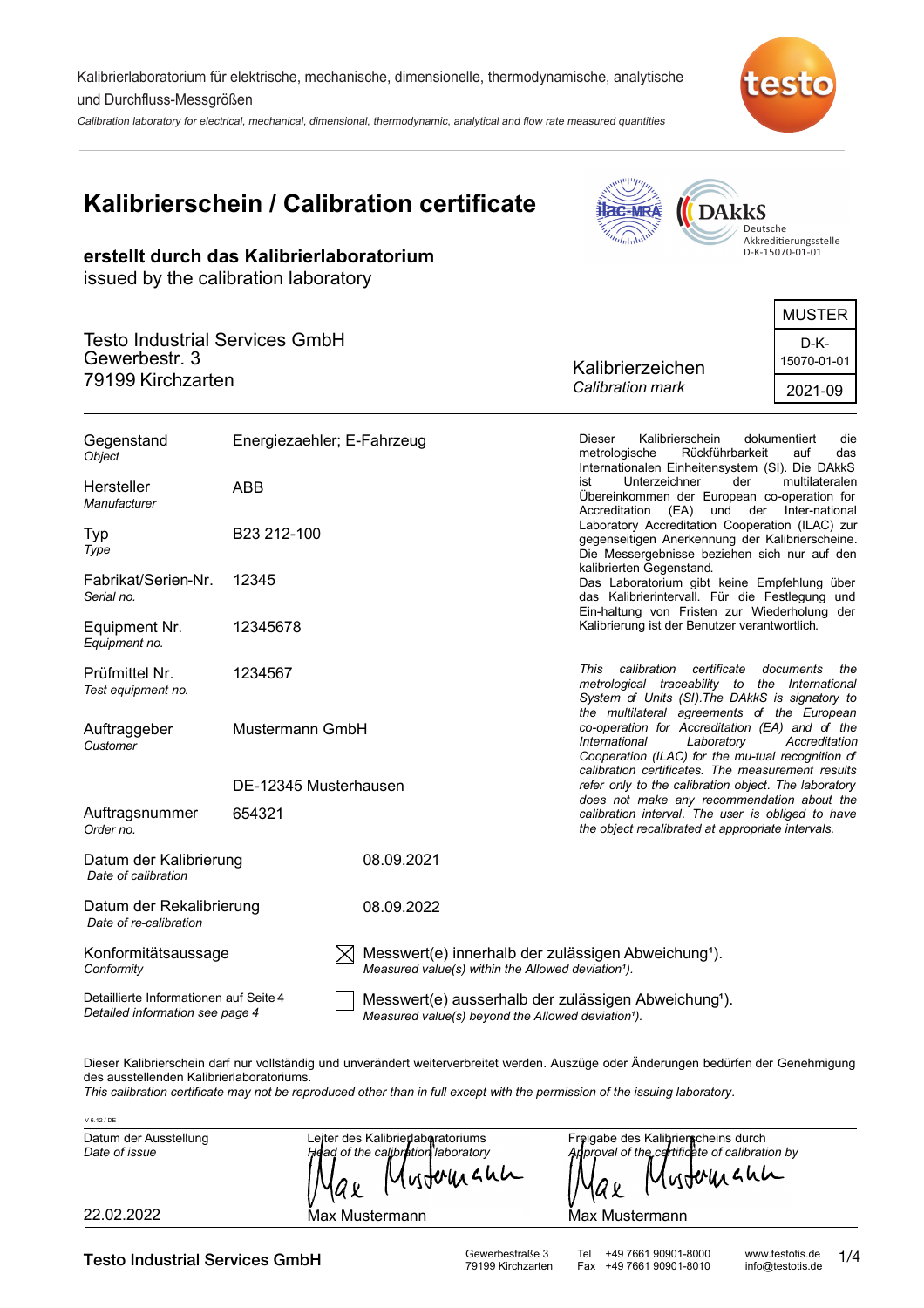## Kalibrierschein vom Calibration certificate dated 22.02.2022



| <b>Kalibriergegenstand (KG)</b> Calibration object |                            |
|----------------------------------------------------|----------------------------|
| <b>Gegenstand Object</b>                           | Energiezaehler; E-Fahrzeug |
| <b>Inventar Nr. Inventory no.</b>                  | 123456                     |
| <b>Standort</b> Location                           |                            |

## **Kalibrierverfahren** Calibration procedure

Die Kalibrierung erfolgt durch Vergleich der Anzeige des Kalibriergegenstandes mit den durch die Kalibriergeräte/Normale dargestellten Messwerten.

The calibration is performed by direct comparison of the measured values of the calibration article with the reference-, or working-standard.

| Verwendete Kalibrierprozedur Used | E:ABB:B23:6105 / Rev.:1.2 |  |  |
|-----------------------------------|---------------------------|--|--|
| calibration procedure             |                           |  |  |

## **Umgebungsbedingungen** Ambient conditions

| <b>Temperatur</b> Temperature                 | $(23 \pm 3) °C$ |
|-----------------------------------------------|-----------------|
| <b>Relative Luftfeuchte Relative humidity</b> | (20…70) %       |

## **Messeinrichtungen** Measuring equipment

| Referenz                        | Rückführung | Rekal.    | Zertifikats Nr. | Ea.-Nr.  |
|---------------------------------|-------------|-----------|-----------------|----------|
| Reference                       | raceability | Next cal. | Certificate-no. | EQ-no.   |
| Electrical Power Standard 6105A | 15070-01-01 | 2021-10   | E137731         | 13411466 |

Referenzzertifikate sind auf www.primasonline.com abrufbar Reference certificates are available at www.primasonline.com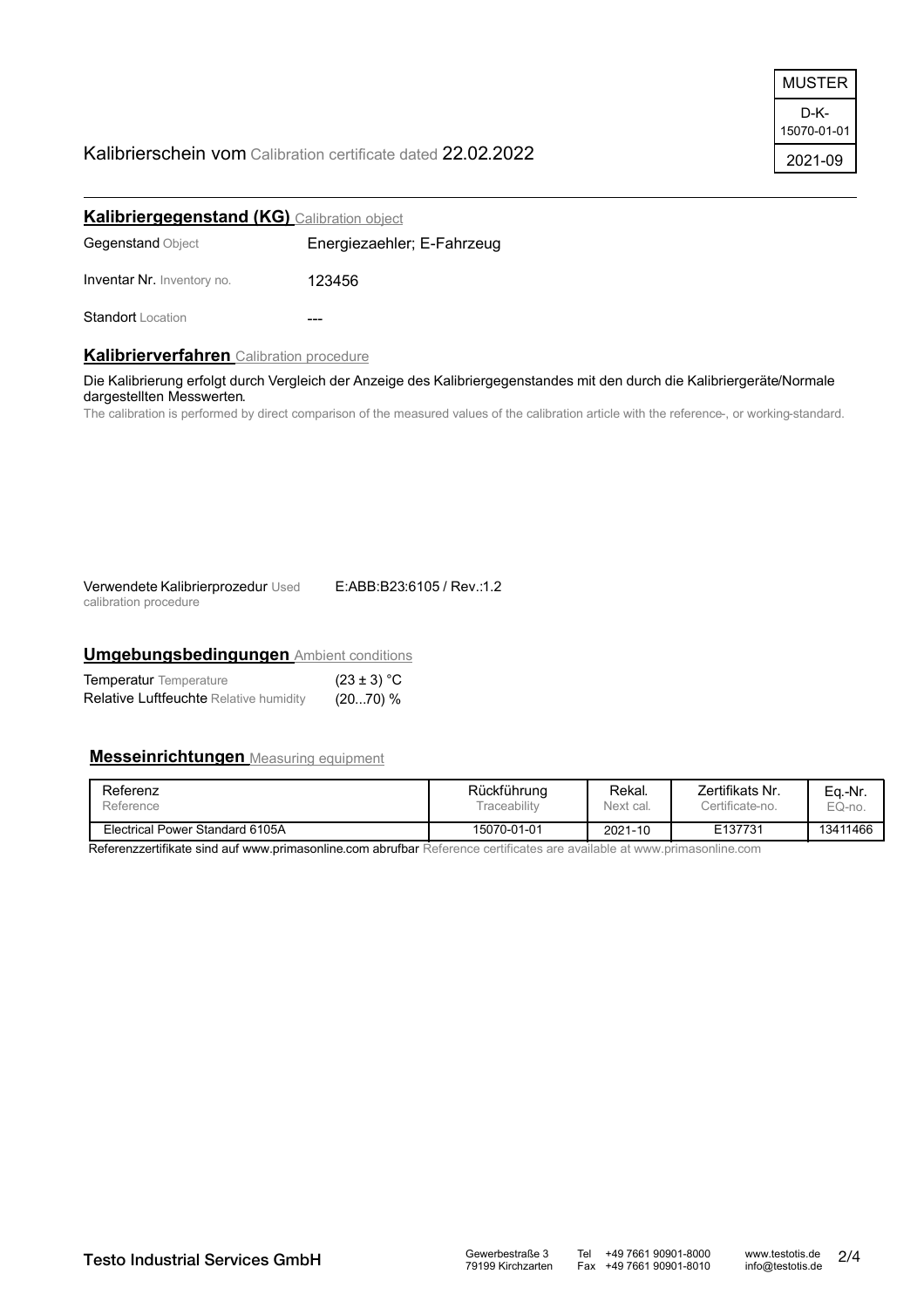D-K-2021-09 15070-01-01 MUSTER

## Kalibrierschein vom Calibration certificate dated 22.02.2022

| <b>Bereich</b><br>Range | Referenzwert<br>(Normal)<br>Reference value          | Messbedingung<br>Measuring<br>condition | Angezeigter<br>Wert KG<br>Indicated value<br>UUT | Zulässige<br>Abweichung<br>Allowed deviation | Ausnutzung der zul.<br>Abw. in %<br>Utilization of<br>Allowed deviation % | Messunsicher-<br>heit $(k=2)$<br>Measuring<br>uncertainty $(k=2)$ |
|-------------------------|------------------------------------------------------|-----------------------------------------|--------------------------------------------------|----------------------------------------------|---------------------------------------------------------------------------|-------------------------------------------------------------------|
| $IMP/kWh = 1000$        |                                                      |                                         |                                                  |                                              |                                                                           |                                                                   |
|                         | Wirkenergie active energy                            |                                         |                                                  |                                              |                                                                           |                                                                   |
| L1                      |                                                      |                                         |                                                  |                                              |                                                                           |                                                                   |
|                         | 230V / 5A = Iref / 50Hz / 0°(PF=1)/ 144s             |                                         |                                                  |                                              |                                                                           |                                                                   |
|                         | 46.0 Wh                                              |                                         | 45 Wh                                            | ±1.4Wh                                       | 69% pass                                                                  | $13 \cdot 10^{-3}$                                                |
|                         | 230V / 5A = Iref / 50Hz / 60° (PF=0.5)/ 144s         |                                         |                                                  |                                              |                                                                           |                                                                   |
|                         | 23.0 Wh                                              |                                         | 22 Wh                                            | ±1.2Wh                                       | 81% pass                                                                  | $26 \cdot 10^{-3}$                                                |
|                         | 230V / 65A = Imax / 50Hz / 0°(PF=1)/ 144s            |                                         |                                                  |                                              |                                                                           |                                                                   |
|                         | 598.0 Wh                                             |                                         | 598 Wh                                           | ±6.9Wh                                       | 0% pass                                                                   | $0.98 \cdot 10^{-3}$                                              |
|                         |                                                      |                                         |                                                  |                                              |                                                                           |                                                                   |
| L2                      |                                                      |                                         |                                                  |                                              |                                                                           |                                                                   |
|                         | 230V / 5A = Iref / 50Hz / 0°(PF=1)/ 144s             |                                         |                                                  |                                              |                                                                           |                                                                   |
|                         | 46.0 Wh                                              |                                         | 45 Wh                                            | ±1.4Wh                                       | 69% pass                                                                  | $13 \cdot 10^{-3}$                                                |
|                         | 230V / 5A = Iref / 50Hz / 60° (PF=0.5)/ 144s         |                                         |                                                  |                                              |                                                                           |                                                                   |
|                         | 23.0 Wh<br>230V / 65A = Imax / 50Hz / 0°(PF=1)/ 144s |                                         | 22 Wh                                            | ±1.2Wh                                       | 81% pass                                                                  | $26 \cdot 10^{-3}$                                                |
|                         | 598.0 Wh                                             |                                         | 598 Wh                                           | ±6.9Wh                                       | 0% pass                                                                   | $0.98 \cdot 10^{-3}$                                              |
|                         |                                                      |                                         |                                                  |                                              |                                                                           |                                                                   |
| L <sub>3</sub>          |                                                      |                                         |                                                  |                                              |                                                                           |                                                                   |
|                         | 230V / 5A = Iref / 50Hz / 0°(PF=1)/ 144s             |                                         |                                                  |                                              |                                                                           |                                                                   |
|                         | 46.0 Wh                                              |                                         | 45 Wh                                            | ±1.4Wh                                       | 69% pass                                                                  | $13 \cdot 10^{-3}$                                                |
|                         | 230V / 5A = Iref / 50Hz / 60° (PF=0.5)/ 144s         |                                         |                                                  |                                              |                                                                           |                                                                   |
|                         | 23.0 Wh                                              |                                         | 22 Wh                                            | ±1.2Wh                                       | 81% pass                                                                  | $26 \cdot 10^{-3}$                                                |
|                         | 230V / 65A = Imax / 50Hz / 0°(PF=1)/ 144s            |                                         |                                                  |                                              |                                                                           |                                                                   |
|                         | 598.0 Wh                                             |                                         | 599 Wh                                           | ±6.9Wh                                       | 14% pass                                                                  | $0.98 \cdot 10^{-3}$                                              |
|                         | 230V / 0.25A = lb / 50Hz / 0° (PF=1.0)/ 252s         |                                         |                                                  |                                              |                                                                           |                                                                   |
| L1, L2, L3              |                                                      |                                         |                                                  |                                              |                                                                           |                                                                   |
|                         | 12.0 Wh                                              |                                         | 11 Wh                                            | ±1.1Wh                                       | 89% pass                                                                  | $49 \cdot 10^{-3}$                                                |
|                         | 230V / 5A = Iref / 50Hz / 0° (PF=1)/ 144s            |                                         |                                                  |                                              |                                                                           |                                                                   |
| L1, L2, L3              |                                                      |                                         |                                                  |                                              |                                                                           |                                                                   |
|                         | 138.0 Wh                                             |                                         | 137 Wh                                           | ±2.3Wh                                       | 42% pass                                                                  | $4.3 \cdot 10^{-3}$                                               |
|                         | 230V / 20A / 50Hz / 0° (PF=1)/ 144s                  |                                         |                                                  |                                              |                                                                           |                                                                   |
| L1, L2, L3              |                                                      |                                         |                                                  |                                              |                                                                           |                                                                   |
|                         | 552.0 Wh                                             |                                         | 552 Wh                                           | ±6.5Wh                                       | 0% pass                                                                   | $1.1 \cdot 10^{-3}$                                               |